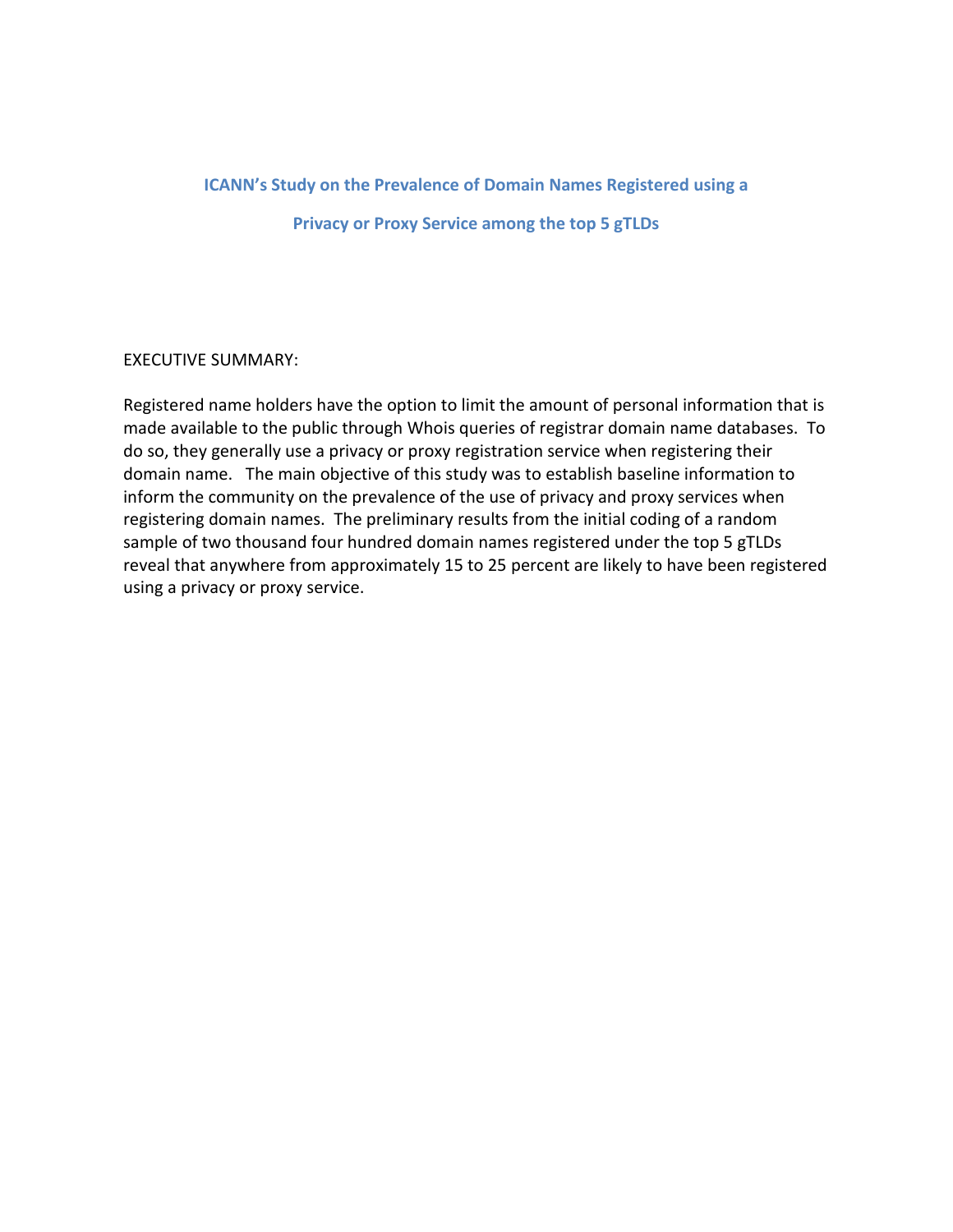#### **Background**

To ensure that the community can identify who is responsible for a domain name, a registered name holder is required to provide and update, as needed, their contact information with their registrar of record. Registrars are required by ICANN to collect and provide free public access to the name of the registered domain name and its name servers and registrar, the date the domain was created and when its registration expires, and the contact information for the Registered Name Holder, the technical contact, and the administrative contact.

In some instances, a registered name holder chooses to limit the amount of personal information that its registrar of record makes available to the public via a Whois query of their database. To do so, a registered name holder generally uses a privacy or proxy registration service. For the purpose of this study, the definitions of privacy and proxy services, as they relate to their use in the domain name system, are as follows:

*A privacy service provider offers the registrant an opportunity to register a domain name while concealing some personal identifying information listed in a WHOIS directory, such as his or her address, telephone number, or email address, by providing alternate contact information, often that of the privacy service provider.* 

*A proxy service provider registers the domain name on the registrant's behalf and then licenses the use of the domain name to the registrant. The contact information in a WHOIS directory for a domain name registered with a proxy service is that of the proxy service provider.*

The ICANN community has expressed a considerable amount of interest in and raised questions about domain names registered using a privacy and proxy service. However, there is an absence of factual information on the prevalence of their use by registered name holders, which is why ICANN conducted an exploratory study.

2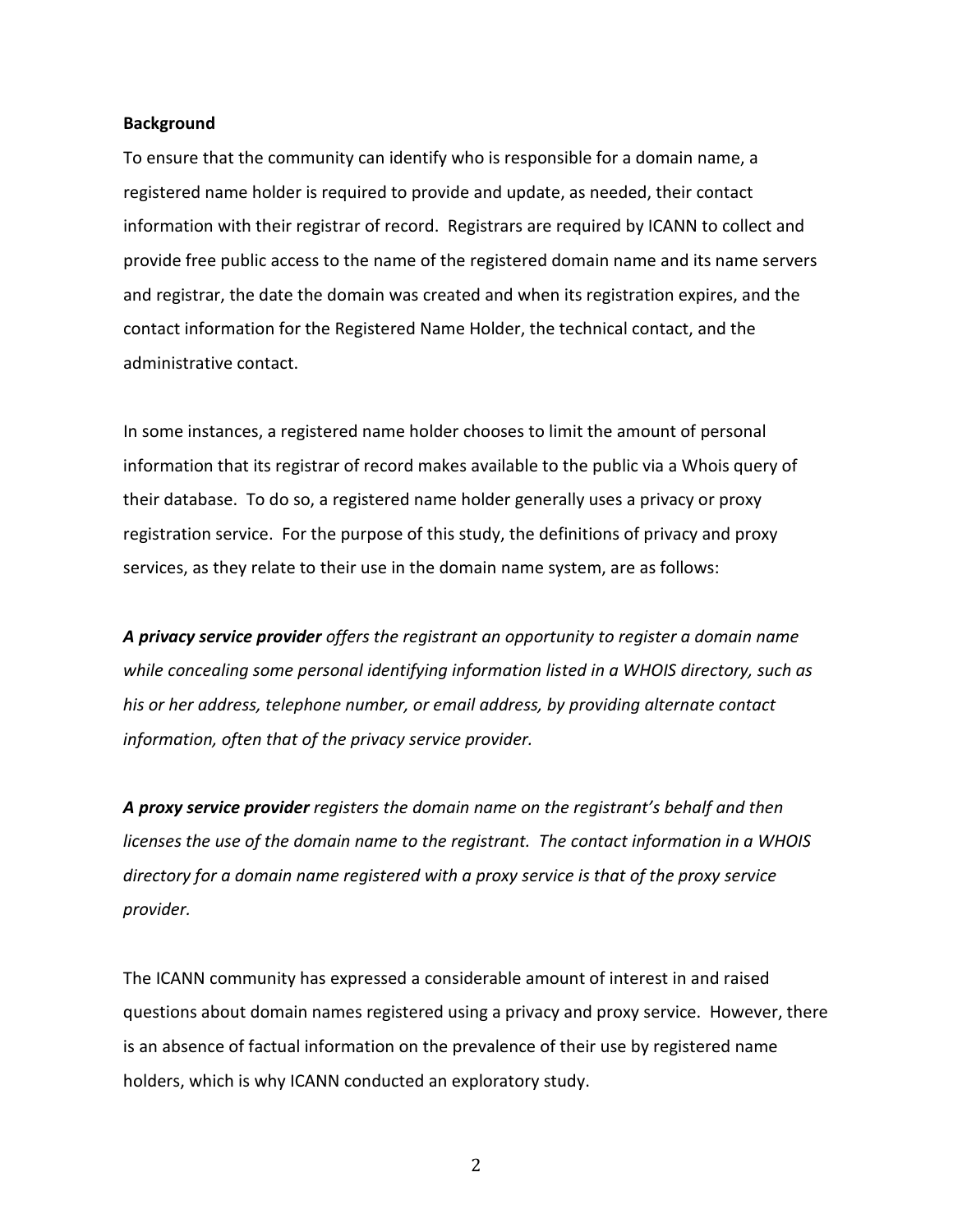## **Objectives**

The study had two objectives:

(1) establish an approximation of the percentage of registered name holders of domain names (through a statistical sampling plan) contained in gTLD registries that used a privacy or proxy registration service; and

(2) determine the prevalence of each of these types of registrations, i.e. privacy service vs. proxy service.

## **Data Source and Methodology**

To conduct this study, ICANN relied on a sample drawn in March 2009.<sup>[1](#page-2-0)</sup> According to the National Opinion Research Center ("NORC"), that sample will result in an approximation of proxy/privacy usage within a +/- 2 percent margin of error at a 98 percent confidence level. The sample was selected from domain names registered under the .com, .net, .org, .info, and .biz generic Top Level Domains ("TLDs"), which collectively account for greater than 99% percent of the domain names registered today.

The sample was randomly selected by ICANN technical staff in accordance with a design advised by statisticians from National Opinion Research Center ("NORC"), a research firm affiliated with the University of Chicago. The sample was a systematic random sample drawn within strata, or categories, formed by each of the top five gTLDs, with the number of selections in each strata strictly proportional to the number in the entire domain name universe. For instance, since most domain names have been registered under .com, it was expected that the majority of the domain names contained in the sample were also associated with the .com top-level domain. This made the sample self-weighting, meaning that whatever percentage of the sample was found to be of domain names registered using a privacy or proxy service, no further adjustment to that statistic was needed and it could be inferred that an equal percentage of the broader population of domain names was also

<span id="page-2-0"></span> $1$  The final estimates discussed in this report are based on a sample of 2352 domain names.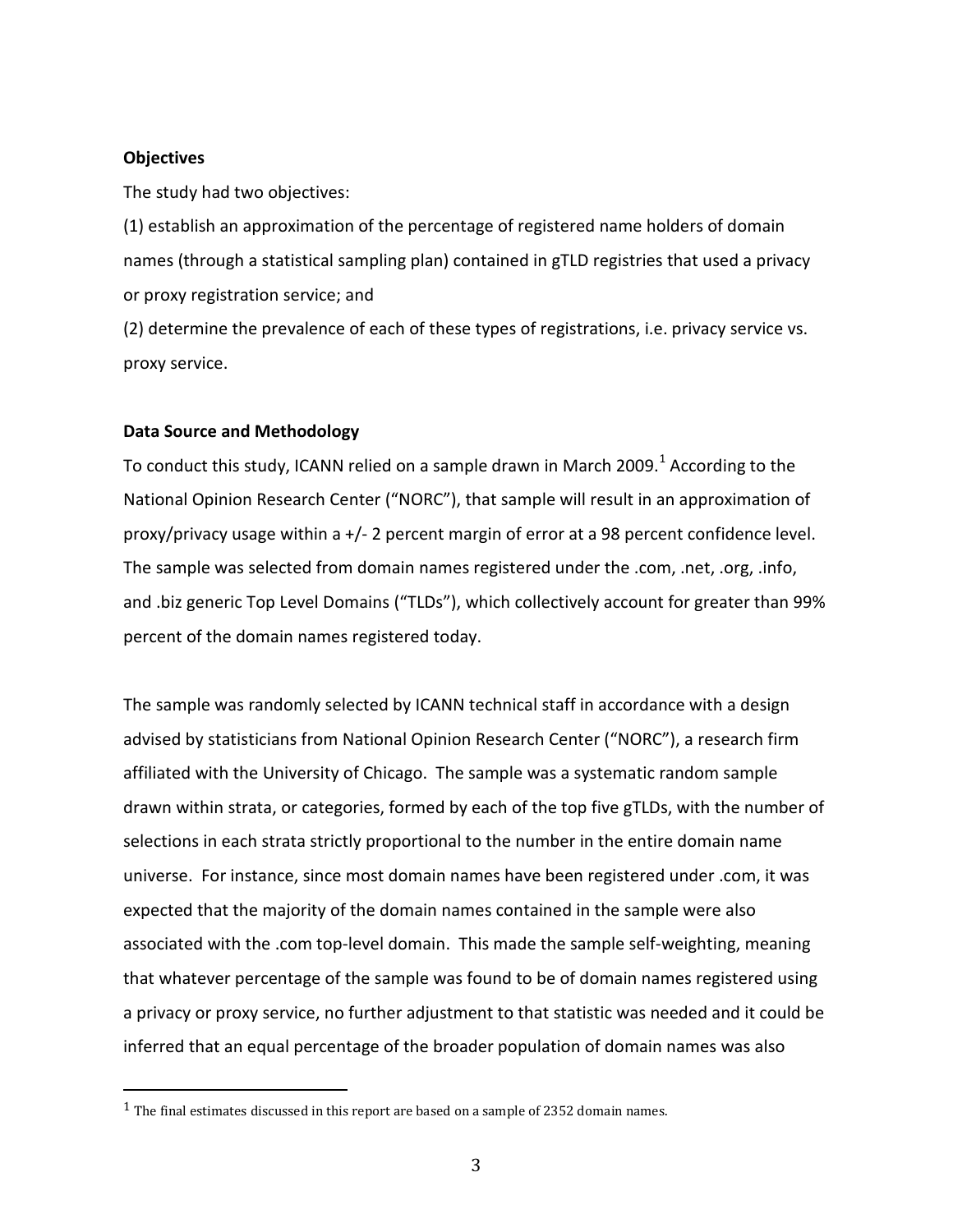linked to a privacy or proxy service. The Whois information for each domain name contained in the sample was extracted by ICANN and provided to NORC.

The process for identifying the percentage of domain names that were registered using a privacy and proxy service involves an *initial classification* (completed here) and a *final classification* (to be completed later – using comment to this report).

## 1. **Initial Classification**

*(domain names that were potentially registered using a privacy or proxy service)* These cases were identified by NORC in a coding exercise from which registrant details appear to be third party arrangements. NORC developed a scale, ranging from 3 to 0, reflecting the registrant's information and how they generally resembled the characteristics those domains registered using one of these services. For example, those domain names that were identified as "3" had the name of the proxy service provider in the "registrant name" field in Whois, rendering them as being "highly probable" to be using a privacy or proxy registration service.

## "Highly Probable"

Domain names that were identified as "3" had the terms "privacy" or "proxy" in the registrant name field in Whois and multiple domain names of the sample shared the same address, indicating that it wasn't an individual registrant using that name. Therefore, domain names labeled "3" had a "high probability" of being registered using a privacy or proxy service.

### "Probable"

Domain names labeled "2" either (a) contained the terms "privacy" or "proxy" in the registrant name field in Whois and had a unique address or (b) did not contain the terms "privacy" and "proxy" or the name of a registrar in the registrant name field in Whois, but shared the same address of other domain names of the sample.

4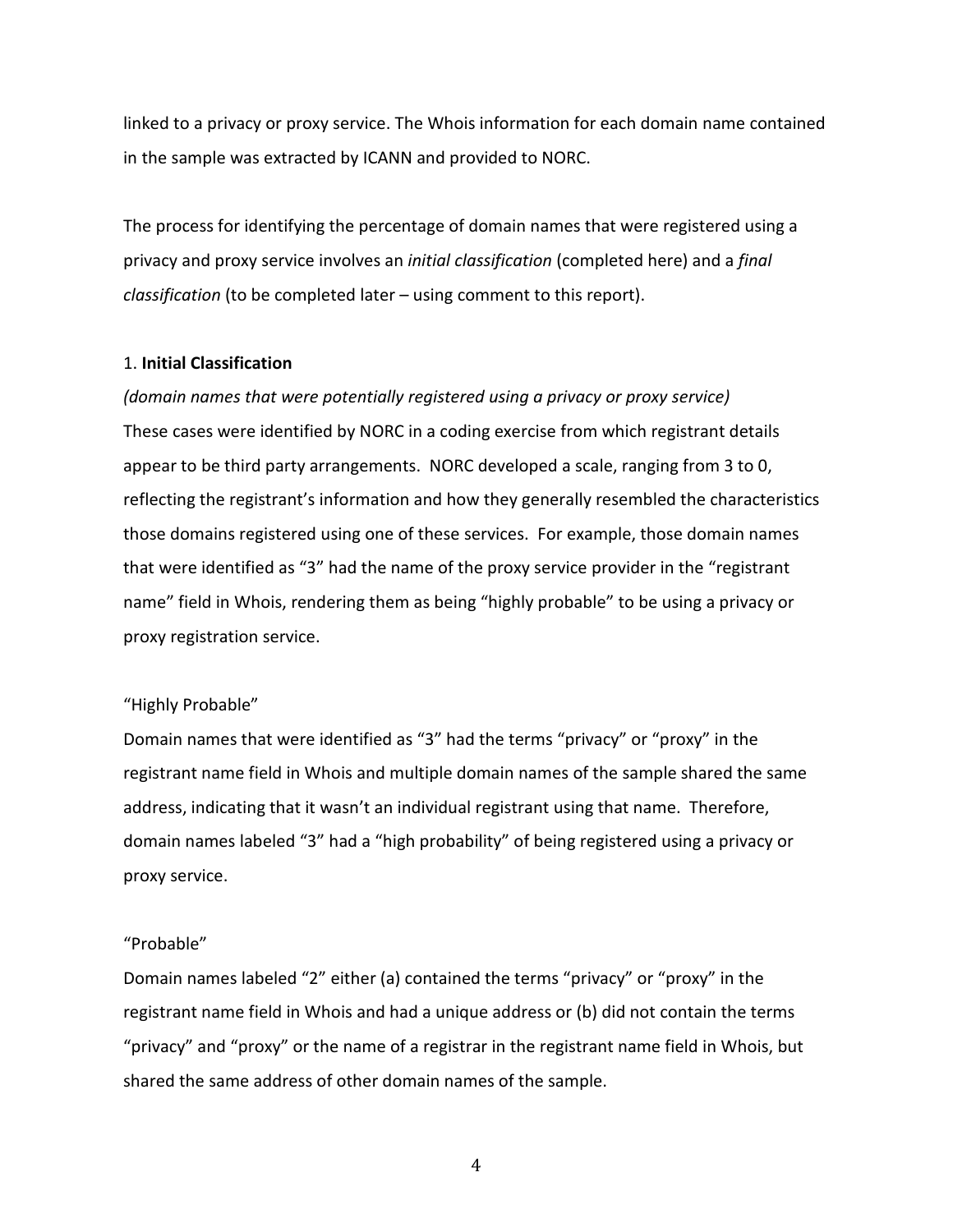## "Less Probable"

Domains labeled as "1" shared the registrant address of other domain names in the sample but contained the name of a known registrar in the registrant name field in Whois.

## "Not at all Probable"

Lastly, domain names labeled "0" lacked any characteristics to suggest that they had been registered using a privacy or proxy service. To reduce the level of error in this final classification, the city and zip code associated with the Whois records for these approximately 1700 domain names was compared to those of the known providers of privacy and proxy registration services to see if there was a match.

## Findings of Initial Classification

While the final proportions are subject to the validation stage, from the initial coding, ICANN found that:

- When taking into account all domain names from the sample labeled "3", "2" and "1", 580, about 24.6 percent of the sample, appear to have been registered using a privacy or proxy service.
- When taking into account all domain names from the sample labeled "3" and "2", 528, about 22.4 percent, appear to have been registered using a privacy or proxy service; domain names labeled "3" account for 14.6 percent of the sample.
- The data collected from the sample suggests that, of registrants using a proxy or privacy service, approximately 85% used a proxy service to register their domain name and 15% of registered name holders used a privacy service. This is supported by the fact that the registrant name field in 580 Whois records for those domain names contained the key word "proxy" or the term "privacy."
- Assuming that the 580 domain names from the sample are found to be registered using a privacy or proxy service upon validation, when analyzed by the gTLD under which they were registered, these domains are distributed as follows:

5